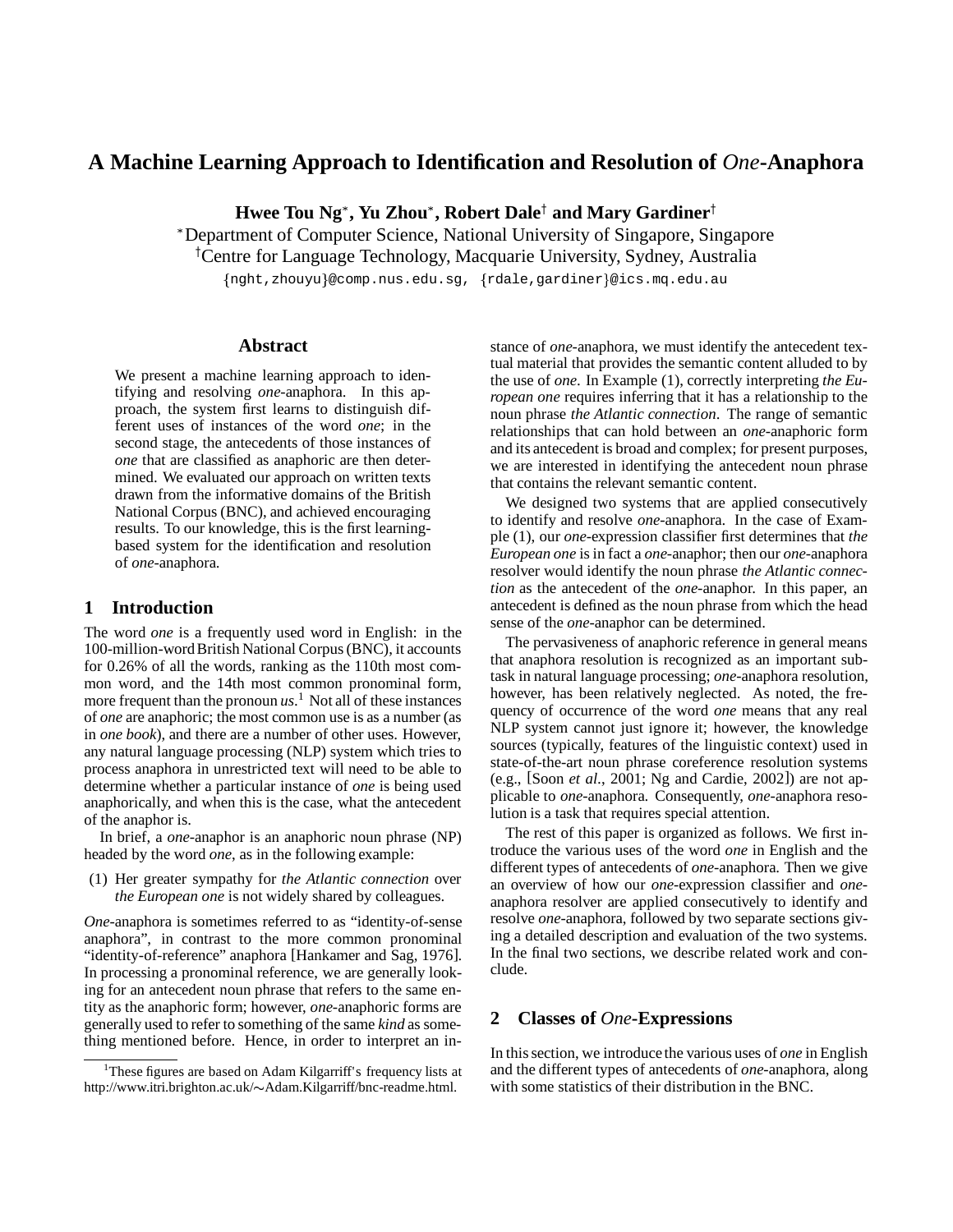### **2.1 Uses of** *One* **and Corpus Annotation**

The taxonomy of uses of the word *one* adopted in this section is based on existing theories of the various uses of *one* [Halliday and Hasan, 1976; Webber, 1979; Dahl, 1985; Luperfoy, 1991] and our own study of *one*-expressions. We divided uses of *one* into six classes: Numeric, Partitive, Anaphoric, Generic, Idiomatic, and Unclassifiable.

- 1. **Numeric** *One***:** Modifies a head noun to indicate singularity as in Example (2); this is the only adjectival use of *one*.
- (2) John has *one* blue T-shirt.
- 2. **Partitive** *One***:** Selects an individual from a set. It is followed by an *of*-prepositional phrase headed by a plural noun or pronoun as in Example (3).
- (3) A special exhibition of books for children forms *one* of the centrepieces of the 41st annual Frankfurt Book Fair.
- 3. **Anaphoric** *One***:** Relates a set of properties to the set of properties mentioned by the antecedent. There are three types of *one*-anaphors, distinguished by the type of their antecedents. First, the antecedent may be a kind, as in the *noisy cameras* of Example (4); second, the antecedent may be a set of entities, as in the set of *two World Bank men* of Example (5); and third, the antecedent may refer to a single instance, as in *this book* of Example (6).
- (4) I have an aversion to *noisy cameras*, and this *one* rings several decibels before it's done with winding on the film.
- (5) *The two World Bank men*, *one* German and *one* British, strode across the tarmac.
- (6) Would you like *this book*? Yes, I would like that *one*.
- 4. **Generic** *One***:** A pronominal use that refers to a generic person or to the speaker of a sentence; often used in subject position followed by a modal verb and a main verb that takes an animate subject.
- (7) *One* must think a little deeper to discover the underlying social roots of the problem.
- 5. **Idiomatic** *One***:** Conventionalized uses whose semantics appear not to be based on general use, but rather on idiomatic patterns, as in Example (8).
- (8) It would be perfect to have a loved *one* accompany me in the whole trip.
- 6. **Unclassifiable** *One***:** Inevitably, there are instances which are difficult to classify as any of the above, as in Example (9).
- (9) Cursed be every one who curses you.

For the present study, we randomly selected 1,577 *one* expressions from the BNC  $^2$ , and manually annotated these with the six classes above. The distribution of each class in the annotated corpus is shown in Table 1, and it mirrors the distribution of *one* expressions in naturally occurring text.

| Class          | Frequency | $\%$  |
|----------------|-----------|-------|
| Numeric        | 739       | 46.9  |
| Partitive      | 399       | 25.3  |
| Anaphoric      | 240       | 15.2  |
| Generic        | 167       | 10.6  |
| Unclassifiable | 25        | 1.6   |
| Idiomatic      |           | 0.4   |
| Total          | 1,577     | 100.0 |

Table 1: Distribution of uses of *one* in the annotated corpus.



Figure 1: How training and test data are used.

#### **2.2 Annotating Antecedents of** *One***-Anaphora**

We annotated the 240 examples of *one*-anaphors in our corpus a second time, marking the antecedent in each case. Not every *one*-anaphor has an explicit noun phrase antecedent as shown in the previous anaphoric examples; in such cases, the reader has to infer the nature of the antecedent from the available text. We label those cases where there is no explicit antecedent as "*one*-anaphors with implicit antecedents". The remaining *one*-anaphors are "*one*-anaphors with explicit antecedents". Of the 240 *one*-anaphors, 98.3% had explicit antecedents.

# **3 An Overview of Our Approach**

Before we describe our two machine learning systems for *one*-expression classification and *one*-anaphora resolution, we first provide an overview of how the two systems are applied consecutively to accomplish the overall task of identifying and resolving *one*-anaphora. As an example, we use one trial in the 10-fold cross validation to illustrate the process. Here, the identification of *one*-anaphora is Step 1 (S1), and the resolution of *one*-anaphora is Step 2 (S2).

As shown in Figure 1, a gold standard corpus is divided into two sets, containing 90% and 10% of the data respectively. The larger set is used to train the S1 classifier. In the S1 training data, there is a set of anaphoric examples, Ana. This set is used to train the S2 classifier.

The smaller set of 10% of the examples is used for testing. First, the test examples are passed to the S1 classifier, which identifies a set of anaphoric examples, Ana\*. This set may contain errors in identification (a *one*-anaphor not classified as anaphoric, or a non-anaphoric example classified as

<sup>2</sup>These *one*-expressions are from written text in the informative domains of BNC. Spoken text and written text in the imaginative domain (i.e., texts which are fictional or which are generally per-

ceived as literary or creative) are not considered because they contain a large amount of dialog, which makes *one*-anaphora resolution a harder task. This restriction follows the genre of MUC texts [MUC-7, 1997], a widely used data set in noun phrase coreference research, which also only included written newspaper texts.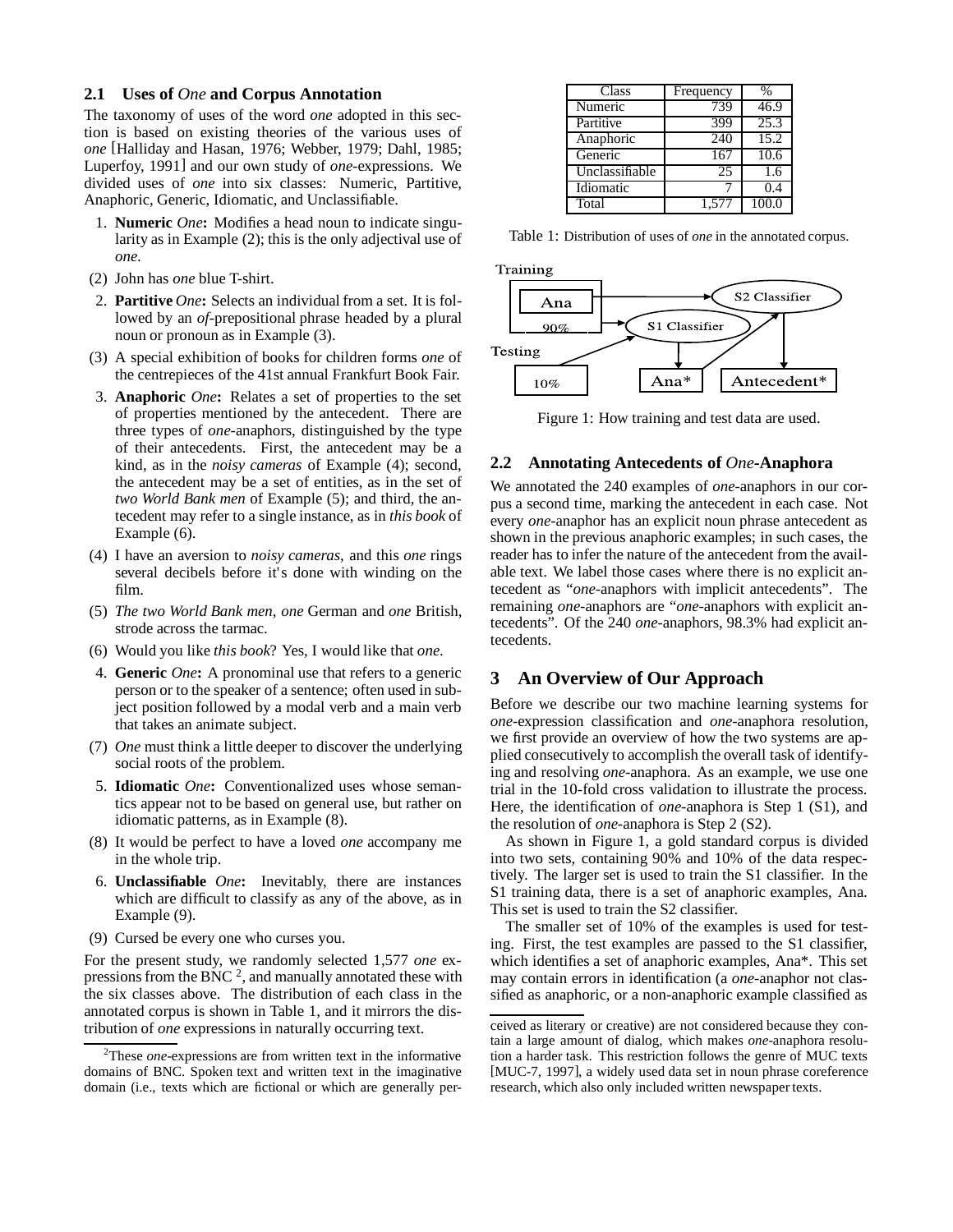anaphoric). Ana\* is in turn passed to the S2 classifier, which outputs the antecedents it finds, denoted as Antecedent\*. When calculating accuracy, Ana\* and Antecedent\* are used to compare with the gold standard annotation to measure both the S1 accuracy and the overall accuracy of the combined systems.

# **4** *One***-Expression Classification**

Our *one*-expression classifier classifies a given *one*expression into one of the six classes listed in Table 1.

# **4.1 The Features**

We devised a set of features that is useful in determining which of the six classes a given *one*-expression belongs to. We focus on the classes Numeric, Partitive, Anaphoric, and Generic, since 98% of the instances are from these classes.

The Numeric use of *one* is the simplest case, since it is the only adjectival use in English. It can be readily identified by the part-of-speech (POS) tag of the word *one*. Partitive use of *one* can be identified by checking the syntactic context (i.e., [*one* [*of* NP*pl*]]).

Discrimination between the Anaphoric and Generic classes is more complex. We used the three features *isSubj*, *isAnimateVerb*, and *isModalVerb* to identify instances of the Generic class, in line with the observations mentioned in the definition of Generic *One* . We also noticed that the relative position of *one* in its host NP and the category of the word immediately preceding *one* both give strong hints as to the function of *one* in its host NP. Therefore, we added two more features, *positionInNP* and  $W_{-1}$ *POS*, to assist in classification.

We experimented with a total of 7 features as described below. Each instance in the training and test data set is thus represented as a feature vector of seven values. The feature values are acquired by running the Charniak Parser [Charniak, 2000] over the corpus, in combination with information about verbs of cognition from WordNet [Fellbaum, 1998]:

- 1.  $W_0$ **POS** is the POS tag of *one* assigned by the Charniak Parser. Its possible values are *CD*, *NN*, *NNP*, *PRP*.
- 2. **isOfPlural** checks whether *one* is followed by *of* prepositional phrase with a plural head noun/pronoun. Its possible values are *plural*, *notPlural*, or *NA* when the word *one* is not followed by a PP headed by *of*. For example:
	- (a) *plural*: *One* of the patients survived.
	- (b) *notPlural*: The problem was the unusual *one* of a warmish, wet spring.
- 3. **isSubj** checks whether the word *one* is in subject position. This feature value is inferred from the parse tree structure; its possible values are *true* or *false*.
- 4. **isAnimateVerb** checks whether the lemmatized verb following subject *one* is a verb of cognition according to WordNet: some examples are *think*, *judge*, *analyze*, and *doubt*. The possible values for this feature are *true*, *false*, or *NA* when *one* is not the subject. Example (7) would get *true* for this feature.
- 5. **isModalVerb** checks whether the verb phrase following a subject *one* contains a modal verb (i.e., a word with

|              | Num in   | Num               | Num               | R    | P    | F1   |
|--------------|----------|-------------------|-------------------|------|------|------|
|              | data set | identified        | correct           |      |      |      |
| <b>NUM</b>   | 739      | 730               | 693               | 93.8 | 94.9 | 94.3 |
| PAR          | 399      | 412               | 390               | 97.7 | 94.7 | 96.2 |
| <b>ANA</b>   | 240      | 281               | 192               | 80.0 | 68.3 | 73.7 |
| <b>GEN</b>   | 167      | 152               | 127               | 76.0 | 83.6 | 79.6 |
| Sub          | 1,545    | 1,575             | 1,402             | 90.7 | 89.0 | 89.8 |
| <b>Total</b> |          |                   |                   |      |      |      |
| <b>UNC</b>   | 25       | $\mathfrak{D}$    | 0                 | 0    | 0    |      |
| <b>IDIO</b>  |          | $\mathbf{\Omega}$ | $\mathbf{\Omega}$ |      |      |      |
| Total        | 1.577    | 1.577             | 1,402             | 88.9 | 88.9 | 88.9 |

Table 2: Accuracy of *one*-expression classification.

MD POS tag, such as *must*). The possible values for this feature are *true*, *false*, or *NA* when *one* is not the subject. Example (7) would get *true* for this feature.

- 6. **positionInNP** indicates the position of the word *one* in its host NP. It has four possible values: *SingleOne* when the NP only consists of the word *one*; *Leftmost* when the NP has multiple words and *one* is the leftmost word; *Rightmost* when the NP has multiple words and *one* is the rightmost word; and *Middle* otherwise. For example:
	- a) *SingleOne*: [*One*] might suppose that . . .
	- b) *Leftmost*: I was concerned with [*one* thing] only.
	- c) *Rightmost*: [the European *one*]
	- d) *Middle*: on [the *one* hand]
- 7.  $W_{-1}$ **POS** is the POS tag of the word immediately preceding *one*. Its possible values are the 45 POS tags in Penn TreeBank tagset and *NA* when *one* is the first word of the sentence.

The learning algorithm used in our *one*-expression classification system is C4.5 [Quinlan, 1993]. This is a commonly used decision tree learning algorithm and may be considered as a baseline against which other learning algorithms can be compared.

# **4.2 Evaluation and Error Analysis**

# **Evaluation**

Table 2 gives the 10-fold cross validation results for the *one*expression classifier for each of the 6 classes.

The accuracy of identifying *one*-anaphora is 73.7%, which is not as high as the Numeric, Partitive, and Generic classes. The remaining two classes, Idiomatic and Unclassifiable, are poorly discriminated; when counted in, these pull down the overall classification accuracy from 89.8% to 88.9%.

# **Error Analysis**

Table 3 provides a matrix of the number of misclassifications in each class. Row 4 and Column 4, highlighted, show that the major confusion with the Anaphoric class comes from the Generic and Numeric classes, with Partitive making a smaller contribution to the erroneous classifications.

Our classifier's performance is highly impacted by the accuracy of POS tagging and parsing: failures here caused most of the confusion with Numeric and Partitive. For example, *one* in (4) is classified as Numeric because *rings* is wrongly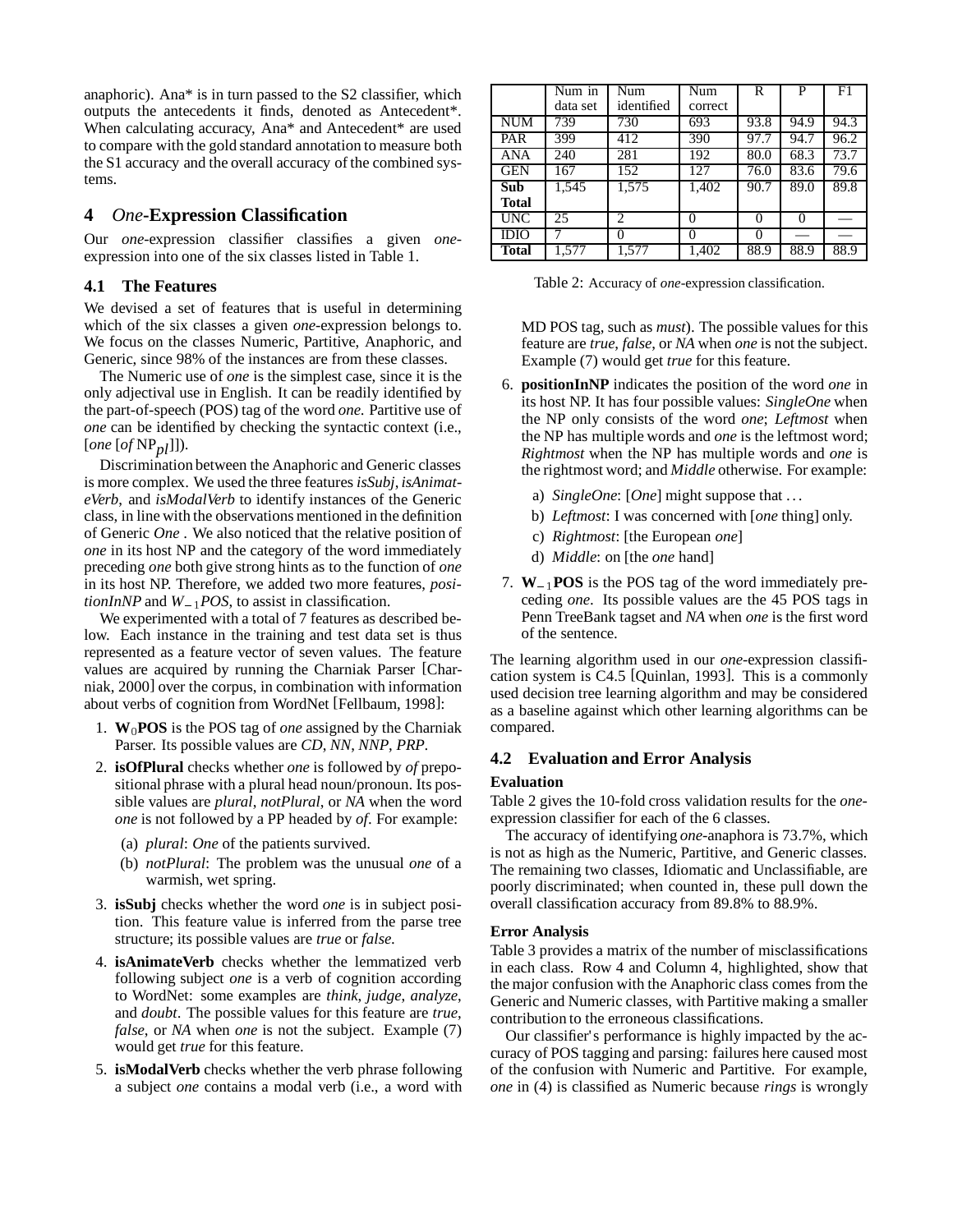| classified NUM* |    | $PAR*$ | $ANA*$ | $GEN*$ | $UNC*$ | $IDIO^*$ |
|-----------------|----|--------|--------|--------|--------|----------|
| $as = >^*$      |    |        |        |        |        |          |
| <b>NUM</b>      | na |        | 35     | o      |        |          |
| PAR             |    | na     | o      |        |        |          |
| <b>ANA</b>      | 14 | 18     | na     | 15     |        |          |
| <b>GEN</b>      |    |        | 31     | na     |        |          |
| <b>UNC</b>      | 10 |        | 12     |        | na     |          |
| IDIO            |    |        |        |        |        | na       |

Table 3: *One*-expression classifier error matrix.

tagged as NNS; and Partitive *one* in the phrase *one or more of them* is classified as Anaphoric because it is wrongly parsed as *[[one] or [more of [them]]]*.

The confusion with the Generic class is mainly caused by occurrences of anaphoric *one* as subject and generic *one* in non-subject position. Such cases can also be confusing for human readers: in a sentence like *One is usually shunting around in the yard*, we might think we have a generic use, but the *one* may refer to a previously mentioned *locomotive*.

# **5** *One***-Anaphora Resolution**

Our *one*-anaphor resolver attempts to identify the NP in the preceding linguistic context that provides the semantic content required for interpretation of a *one*-anaphor; we refer to this NP as the antecedent NP.

#### **5.1 Experimental Data**

We trained and tested a *one*-anaphor resolution classifier using a set of positive/negative antecedent-anaphor pairs. A pair is positive when the candidate antecedent in this pair is the actual antecedent of the anaphor; otherwise, it is negative.

#### **Training Data**

In each trial of the 10-fold cross validation, the actual *one*anaphora instances in the gold standard training corpus of Step 1 are used to create Step 2 training instances in the corresponding trial as shown in Figure 1.

Creation of training instances consisted of three steps. First, each sentence containing *one* and its three preceding sentences <sup>3</sup> were processed by RM NP chunker [Ramshaw and Marcus, 1995] to carry out NP chunking. Second, each pair of an anaphor and its actual antecedent were used to create a positive training instance. Lastly, to generate negative training instances, anaphors were paired with each of the NPs that appeared between the anaphor and its real antecedent.

In our experiment, we further adjusted the ratio of positive to negative instances in the training data by controlling the number of negative instances randomly picked from the whole set of negative instances. We decided to set the ratio at 1:1, which introduces no preference for either one of the two assignments to the classifier. This procedure produced a set of 472 antecedent-anaphor pairs in total, of which 236 (50%) were positive instances. As already noted, each trial used roughly 90% of this set as training data.

#### **Test Data**

In each trial, instances of *one* identified as being anaphoric in the test data of Step 1 were used to create Step 2 test instances in the corresponding trial as shown in Figure 1.

Creation of test instances consisted of two steps. The first step is the same as that for the training data; in the second step, every base NP preceding the instance of *one* is a potential antecedent, so each of these NPs was paired with *one*.

When doing testing, the *one*-anaphora resolution algorithm starts from the immediately preceding base NP and proceeds backward in the reverse order of the NPs in the context until there is no remaining NP to test, or an antecedent is found (i.e., the classifier returns true).

### **5.2 The Features**

To decide whether the anaphor in a given antecedent-anaphor pair refers to the candidate antecedent, we need features that show a preference for good candidates.

As with pronominal anaphora, an intuitively appealing feature to use is whether the candidate antecedent NP is in focus [Sidner, 1981; Vieira and Poesio, 2000]. In anaphora resolution, two commonly used features for approximating the notion of focus are syntactic role and recency: a candidate that fills a salient syntactic role such as subject, or one that is very recent, is often the focus of the discourse. We used four features to measure this type of information: *AnteIsSubj*, *AnteInRelClause*, *AnteIsNearestNP*, and *bothInPP*. The feature *bothInPP* allows us to take syntactic parallelism into consideration. The POS tag of the head word of the candidate antecedent is also a good feature in filtering out improper candidates: a proper noun should not be the antecedent of a *one*anaphor [Dahl, 1985].

We used a total of 5 features as described below. Their values are acquired from the Charniak Parser output of the training/test data set.

- 1. **hwPOSofAnte** is the POS tag of the head word of the candidate antecedent. Its possible values are the set of POS tags of head words that occur in our training/test data. In this paper, the head word of the candidate antecedent is defined as the rightmost noun, or the rightmost word if no noun is found, in the base NP candidate antecedent.
- 2. **bothInPP** checks whether the candidate antecedent and the *one*-anaphor are both in prepositional phrases (PP), and identifies the types of PPs they are in. It has five possible values: *NA* when the candidate antecedent is not in PP; *OnlyAnteInPP* when the candidate antecedent is in PP, but the *one*-anaphor is not in PP; *SharePP* when the candidate antecedent and the *one*-anaphor are in the same PP; *CommonPreposition* when both candidate antecedent and *one*-anaphor are in different PPs, but the prepositions of the two PPs are the same; and *DifferentPreposition* when both candidate antecedent and *one*anaphor are in different PPs with different prepositions.
- 3. **AnteIsSubj** checks whether the candidate antecedent is in subject position. Its possible values are *true* or *false*.

 $3$ If the sentence containing one appeared close to the beginning of the text and there were less than three preceding sentences, we used all available preceding sentences.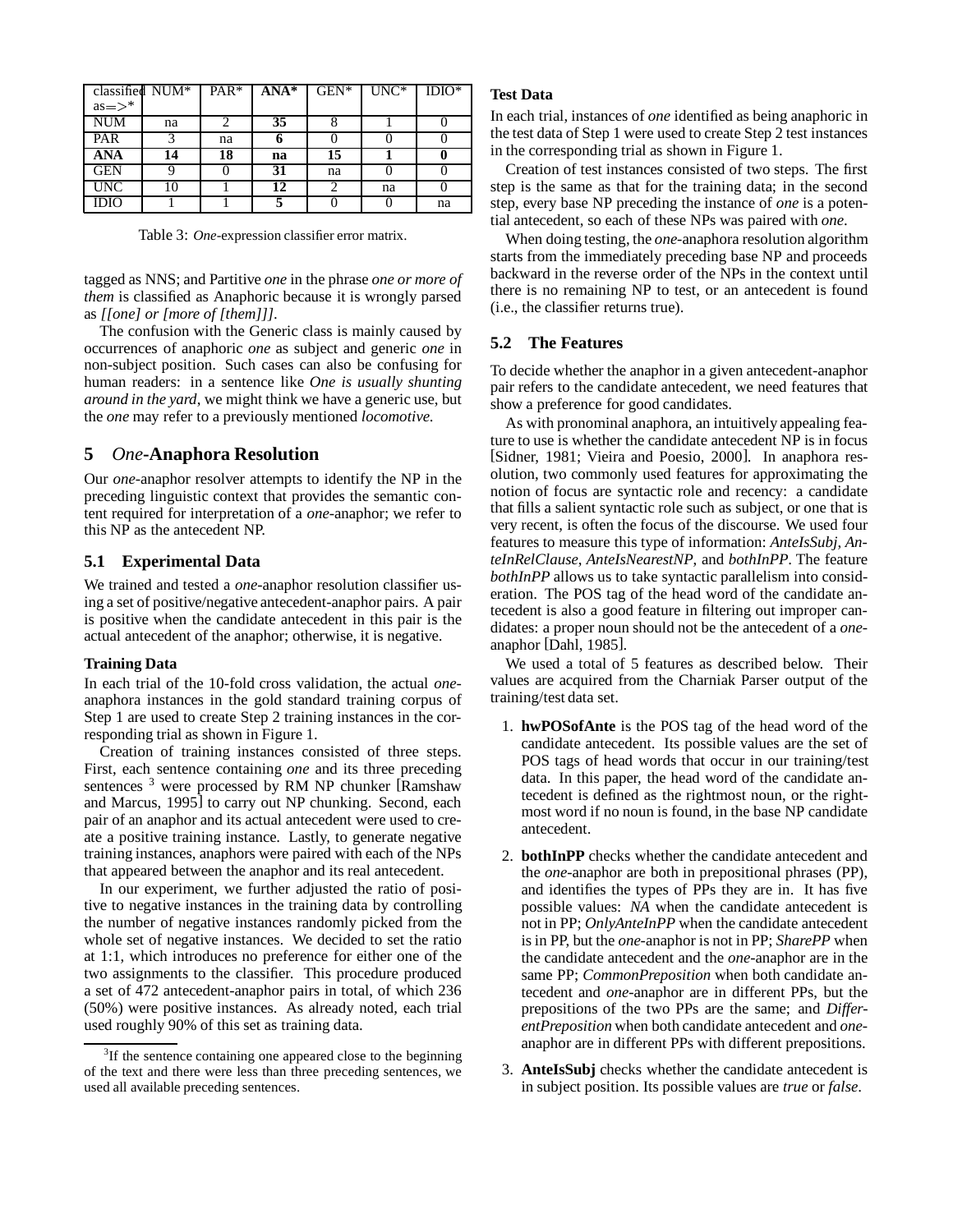- 4. **AnteIsNearestNP** checks whether the candidate antecedent is the nearest NP preceding the *one*-anaphor. Its possible values are *true* or *false*.
- 5. **AnteInRelClause** checks whether the candidate antecedent is in a relative clause. Its possible values are *true* or *false*.

Again, the learning algorithm used in our one-anaphora resolution engine is C4.5.

### **5.3 Evaluation and Error Analysis**

#### **Evaluation**

In order to evaluate the overall performance of our approach to *one*-anaphora identification and resolution, we conducted a 10-fold cross validation of the *one*-anaphora resolver, where each trial is performed based on the result of our *one*expression classifier in Step 1. The overall recall, precision, and F-measure are presented in Table 4, together with the accuracy of *one*-anaphora identification from Step 1.

The "S2 correct" in Table 4 Column 9 is the sum of two values. The first value is the number of hits in correctly identifying the explicit antecedent of a *one*-anaphor. A hit of this type occurs when a *one*-anaphor with an explicit antecedent is correctly identified as anaphoric in Step 1 and the actual antecedent is found in Step 2. The second value is the number of hits returning no antecedent for a *one*-anaphor when it has no annotated antecedent. A hit of this type occurs when a *one*anaphor without an explicit antecedent is correctly identified as anaphoric in Step 1, and none of the candidate antecedents is accepted in Step 2.

The overall recall is the sum in "S2 correct" divided by the total number of *one*-anaphors with or without explicit antecedent in the data set (Column 1); the overall precision is the sum in "S2 correct" divided by the total number of *one*-anaphors with or without explicit antecedent identified in Step 1 (Column 3). The F-measure finally achieved is 45.7%.

We compared two baseline heuristics with our accuracy: nearestNP and nearestSubj, which always assign the nearest NP or Subject preceding the *one*-anaphor as its antecedent. The two baseline accuracies are calculated by applying the two heuristics on the set of anaphoric *ones* identified in Step 1; nearestNP (nearestSubj) heuristics achieved 28.8% (23.8%) accuracy, considerably lower than the overall accuracy of our system.

#### **Error Analysis and Future Improvement**

Since we perform *one*-anaphora resolution on the output of our *one*-anaphora identification system, the 45.7% overall accuracy is a combination of both Step 1 and Step 2 performance. Errors introduced in Step 1 were never remedied in Step 2, and they directly affected both overall recall and precision. In other words, given a perfect Step 2 classifier to work on the current *one*-anaphora identification output, the highest overall F-measure achievable is 73.7%. Therefore, any further improvement in Step 1 performance would significantly improve the overall accuracy. This could be done by adding features to improve the performance of Step 1, or adding a remedy strategy in later processing.

Our system finds it difficult to locate actual antecedents that are far away from their *one*-anaphors: preference is wrongly given to closer and more salient candidates. In Example (10), *the director* has a strong syntactic preference and it is considered before *moustache*, so the system wrongly returns *the director* even before checking the actual antecedent.

(10) He has this ridiculous *moustache*. Ken Russell, the director, insisted I grew one of my own, rather than wear a false *one*, so that I looked completely convincing.

We expect that such mistakes could be corrected by using semantic features.

### **5.4 The Contribution of the Features**

To evaluate the relative contribution of the various knowledge sources to the overall accuracy of *one*-anaphora identification and resolution, we ran a series of leave-one-out classifiers, where we first used all Step 1 features and disabled one Step 2 feature at a time; then we used all Step 2 features and disabled one Step 1 feature at a time. The contribution of the features measured in terms of the overall F-measure is shown in Table 4 Column 12.

The critical features which cause a substantial reduction of overall F-measure when disabled are Step 1 features *position-InNP*, *isOfPlural*, and  $W_0POS$ , as well as Step 2 features *hw*-*POSofAnte* and *bothInPP*. The remaining features only have a small impact on the overall F-measure.

# **6 Related Work**

The literature on *one*-anaphora is small; we cited the most significant works in the area in Section 2. Most of the existing literature is more concerned with describing the phenomenon than in determining how it might be handled automatically.

There is, of course, an extensive literature on computational techniques for resolving pronominal anaphora, going back to at least the 1970s. Of the more recent research in the area, important work is that of Lappin and Leass [1994] and Kennedy and Boguraev [1996], who provided heuristics that could be used to determine the antecedents of pronominal forms. Soon *et al.* [2001] and Ng and Cardie [2002] used a machine learning approach for coreference resolution. However, most of the linguistic features used in the work on pronominal anaphora are not applicable to the *one*-anaphora problem. Markert *et al.* [2003] focused on the related phenomenon of *other*-anaphora.

# **7 Conclusion**

In this paper, we have presented a machine learning approach to the identification and resolution of *one*-anaphora and achieved encouraging results; to our knowledge, this is the first learning-based system for resolving *one*-anaphora. There is scope for refinement to improve both the accuracy of identifying anaphoric uses of *one*, and of identifying the antecedent noun phrase that contains the semantic content required for interpreting the *one*-anaphor. Beyond this goal, there are more complex challenges awaiting in terms of *one*anaphora interpretation.